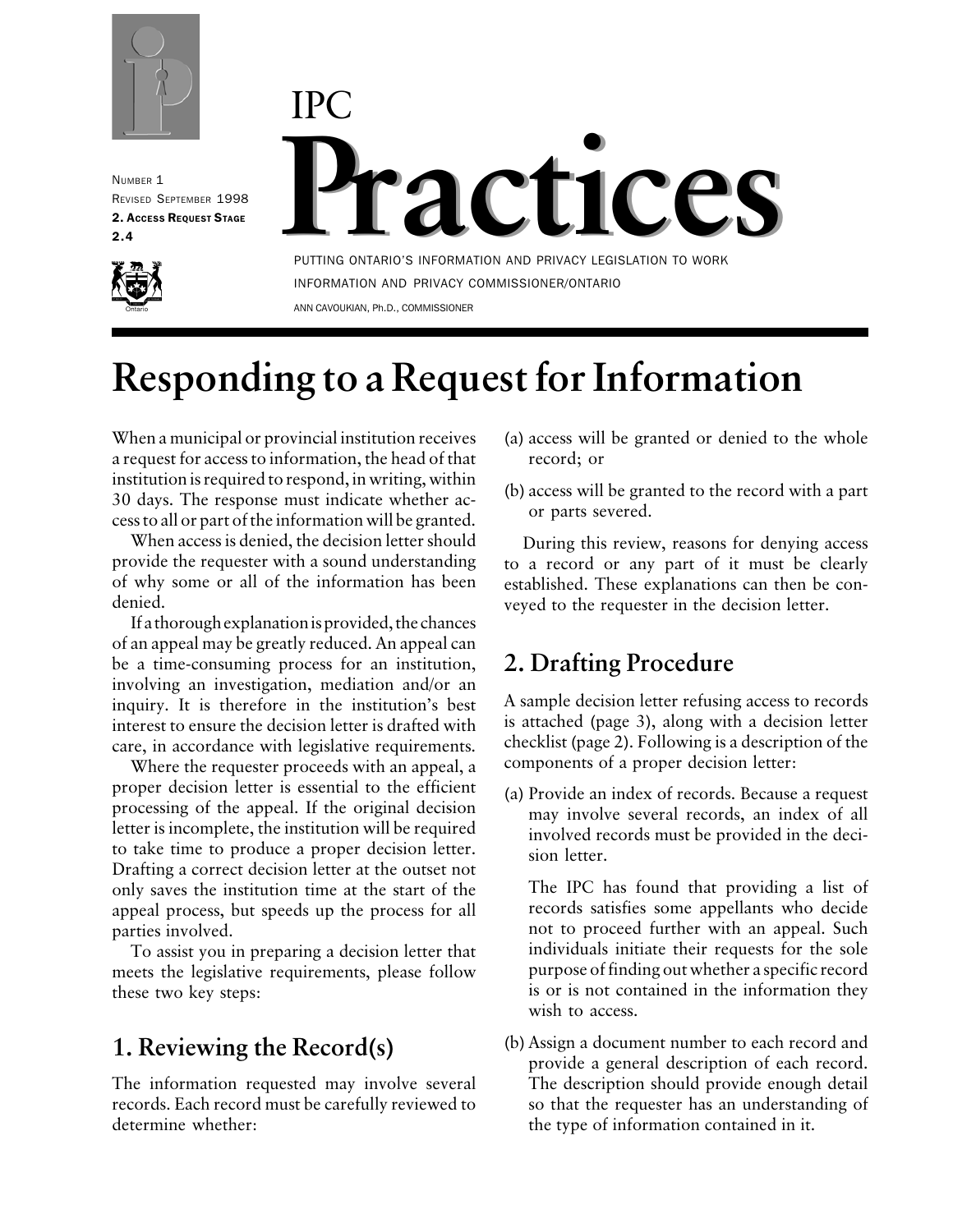

INFORMATION AND PRIVACY COMMISSIONER/ ONTARIO

Feel free to copy this list for your day-today reference.

#### **CHECKLIST OF REQUIRED INFORMATION FOR A LETTER REFUSING ACCESS TO RECORDS**

- Index of records
- Document number for each record
- Description of each record
- Indication for each record whether access granted or refused or whether part or parts of the record severed
- For each record or part of a record refused, the provision of the *Act* under which access refused
- Copies of the sections of the *Act* cited above
- For each record or part of a record refused, the reason the provision applies to the record
- Fee information
- Name and position of the decision-maker
- Notice that the requester may  $\overline{\phantom{0}}$ appeal the decision to the IPC within 30 days
- Notice that an appeal should include: the file number assigned by the institution, a copy of the decision letter, a copy of the original request, and the appeal fee.

- **CONTINUED** FROM PAGE 1
- (c) For each record, indicate whether access has been refused or granted for the whole record or whether access has been granted with a part or parts severed.

Where one record has several parts severed, the index may list each page separately. If there is more than one severance on a page of the record, each severance must be dealt with separately. (See document 3 in the sample index.)

(d) For each record or part of a record that is refused, the specific provision of the *Act* under which access is refused.

To assist the requester and provide him/her with more information, attach copies of the sections of the *Act* that are cited.

(e) For each record or part of a record that is refused, explain why the provision applies to the record. This explanation, along with the

general description of the record, should enable the requester to understand why the information cannot be disclosed.

- (f) Provide the requester with information about the charging or waiving of a fee in connection with the request.
- (g) Provide the name and the position of the person responsible for making the decision.
- (h) Include a paragraph informing the requester that he/she can appeal the decision to the IPC within 30 days. Let the requester know that an appeal should be accompanied by:
	- the file number assigned by the institution to the request;
	- a copy of the decision letter;
	- a copy of the original request for information;
	- information about the appeal fee.

#### **MORE INFORMATION**

The specific statutory obligations of institutions in this regard are more specifically set out in section 29 of the *Freedom of Information and Protection of Privacy Act* and section 22 of the *Municipal Freedom of Information and Protection of Privacy Act.*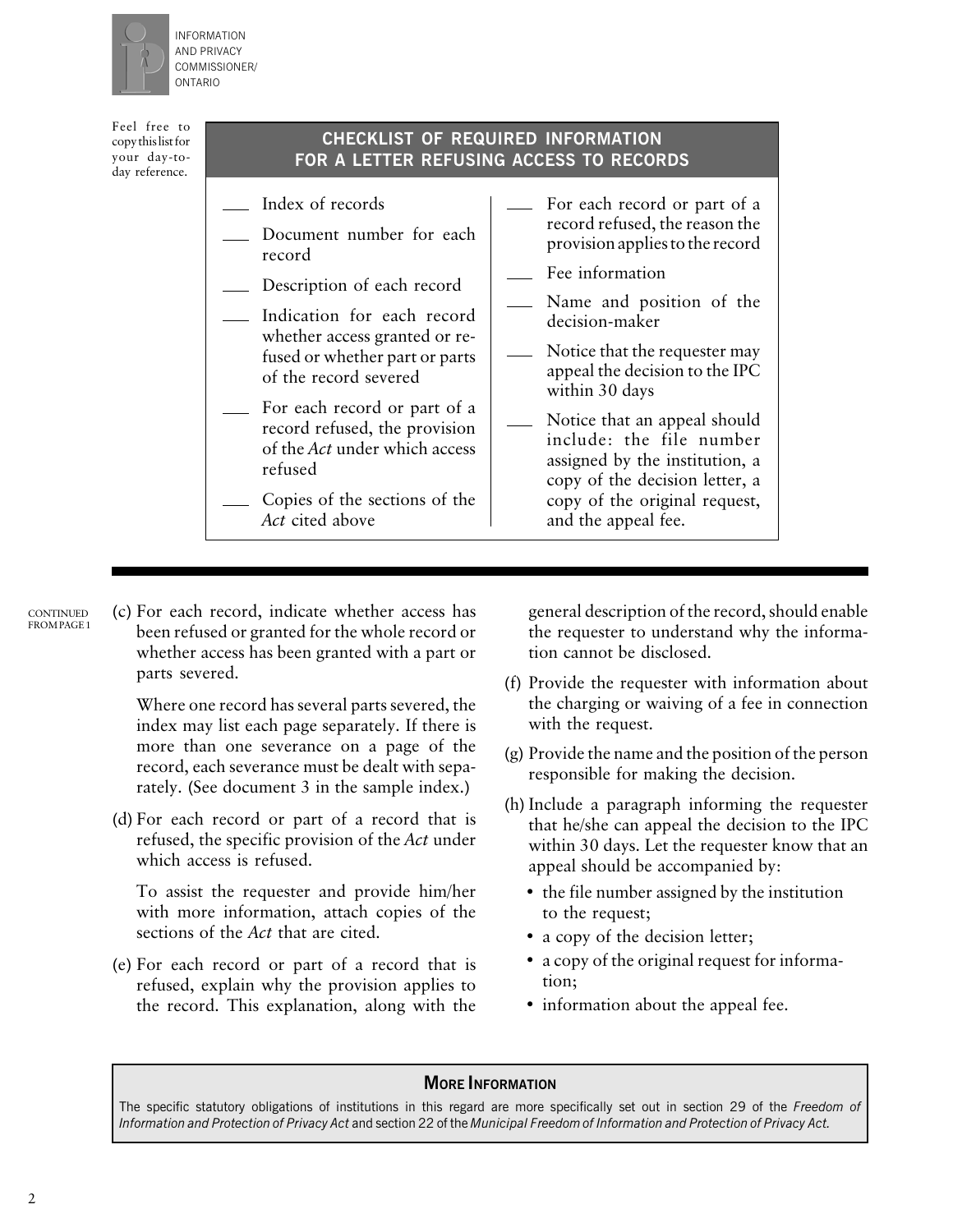

## **SAMPLE DECISION LETTER**

### **FINAL DECISION: PARTIAL ACCESS GRANTED (NO FEES INVOLVED)**

February 25, 1992

Ms. Jane Public 123 Your Street Your Town, Ontario X1Y 2Z3

Dear Ms. Public,

**Re: Our File No. 92-007**

Thank you for your letter which was received by our office on January 21, 1992.

We have made the following decision in response to your request for information made under the *Freedom of Information and Protection of Privacy Act*.

You requested information about construction at the Ultrasecure Detention Centre. Access to a number of these records is being granted, while exemptions are being claimed for others.

I am attaching an "Index of Records" relating to your request. It includes a general description of each of the records you requested and indicates whether access is being granted or denied. Where access is either granted in part or denied, the "Section(s) Applied" column indicates which section of the *Act* is being used to exempt all or part of that record. If an exemption is being applied, refer to the "Comments/Explanations" column.

I am enclosing copies of records to which you have been granted access. Where only partial access has been granted, we have severed (not released) the exempted portions. I have also enclosed passages from the *Act* to explain why those exemptions have been applied.

Section 57(1) of the *Act* authorizes charging fees in connection with requests for access to government-held information. In this case, fees could be charged for photocopying. However, due to the limited number of pages, fees are being waived as authorized by section 8(2) of Ontario Regulation 516/90.

I am responsible for the decision to deny access to information and to sever portions of any records to which only partial access was granted. You may ask for a review of this decision within 30 days of receiving this letter by writing to: The Information and Privacy Commissioner/Ontario, 2 Bloor Street East, Suite 1400, Toronto, Ontario, M4W 1A8, Tel.: 1-800-387-0073.

If you decide to request a review of this decision, please provide the Commissioner's office with the following: the file number listed at the beginning of this letter; a copy of this decision letter; and a copy of the original request for information you sent to our institution.

In addition, you must send an appeal fee to the Commissioner's office. If your request was for your personal information, the appeal fee is \$10.00. The appeal fee for all other requests for information is \$25.00. Please include the fee with your letter of appeal — appeal fees should be in the form of either a cheque or money order, payable to the Minister of Finance.

Yours truly,

Frank Open Government Freedom of Information and Privacy Co-ordinator

Encl.